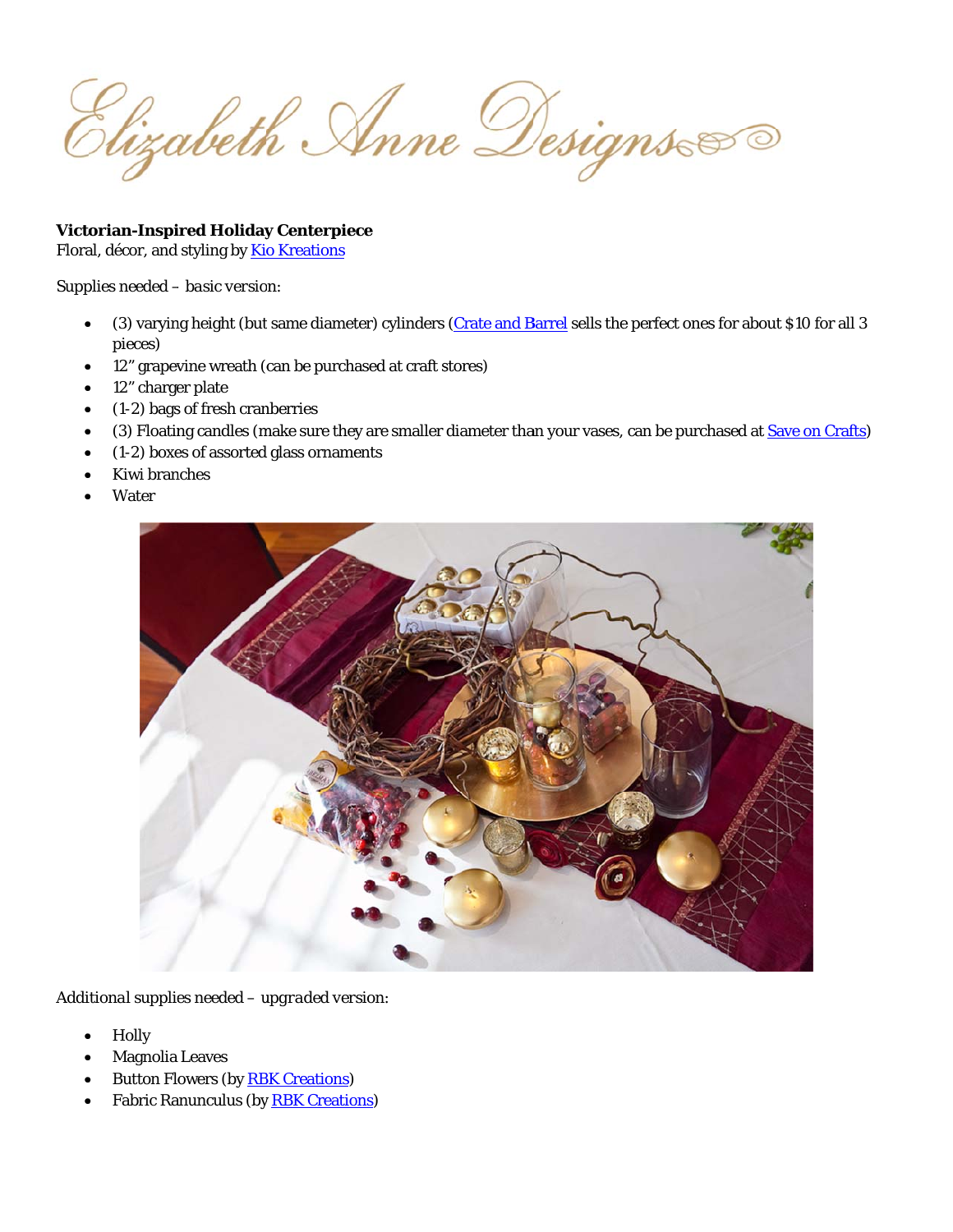

Additional supplies needed - advanced version:

- (3) Mercury glass votive holders gold mercury glass can be purchased at Luna Bazaar
- Assorted flowers and foliage (we used roses, spray roses, Veronica, boxwood, Magnolia, Snow on the Mountain, parrot tulips, China berries, seeded eucalyptus and Hypericum berries)
- Ribbon or floral tape

### Directions - basic:

- 1. To give your wreath more texture and dimension, add some kiwi branches by weaving them into the grapevine
- 2. Center the wreath on top of the charger plate
- 3. Place the 3 cylinder vases in the center of the wreath on the charger plate
- 4. Fill the vases with 1-2 handfuls of fresh cranberries
- 5. Fill the vases with water leaving 1.5-2 inches of space from the top
- 6. Add your floating candles on top of the cranberries (if you added too much water, remove it with a turkey basterdo not get the candlewick wet or it will not light!)
- 7. Fill the gaps around the vases the middle of the wreath with assorted glass holiday ornaments. (Skip this step if you are doing the Advanced version of the centerpiece)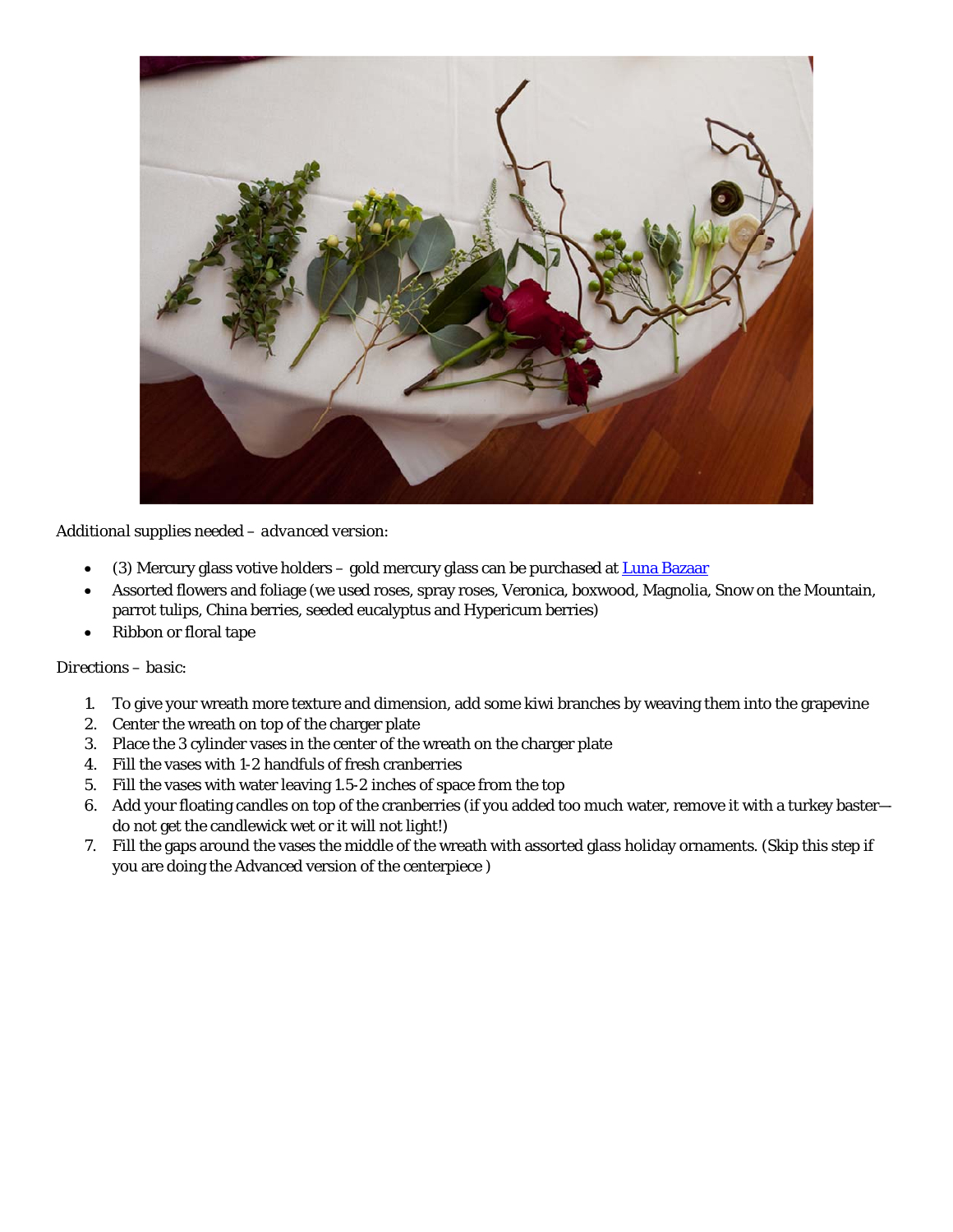

# *Upgr aded:*

Add h olly, magnolia leaves, button flower and fabric flower accents into the ornaments making for a fuller look.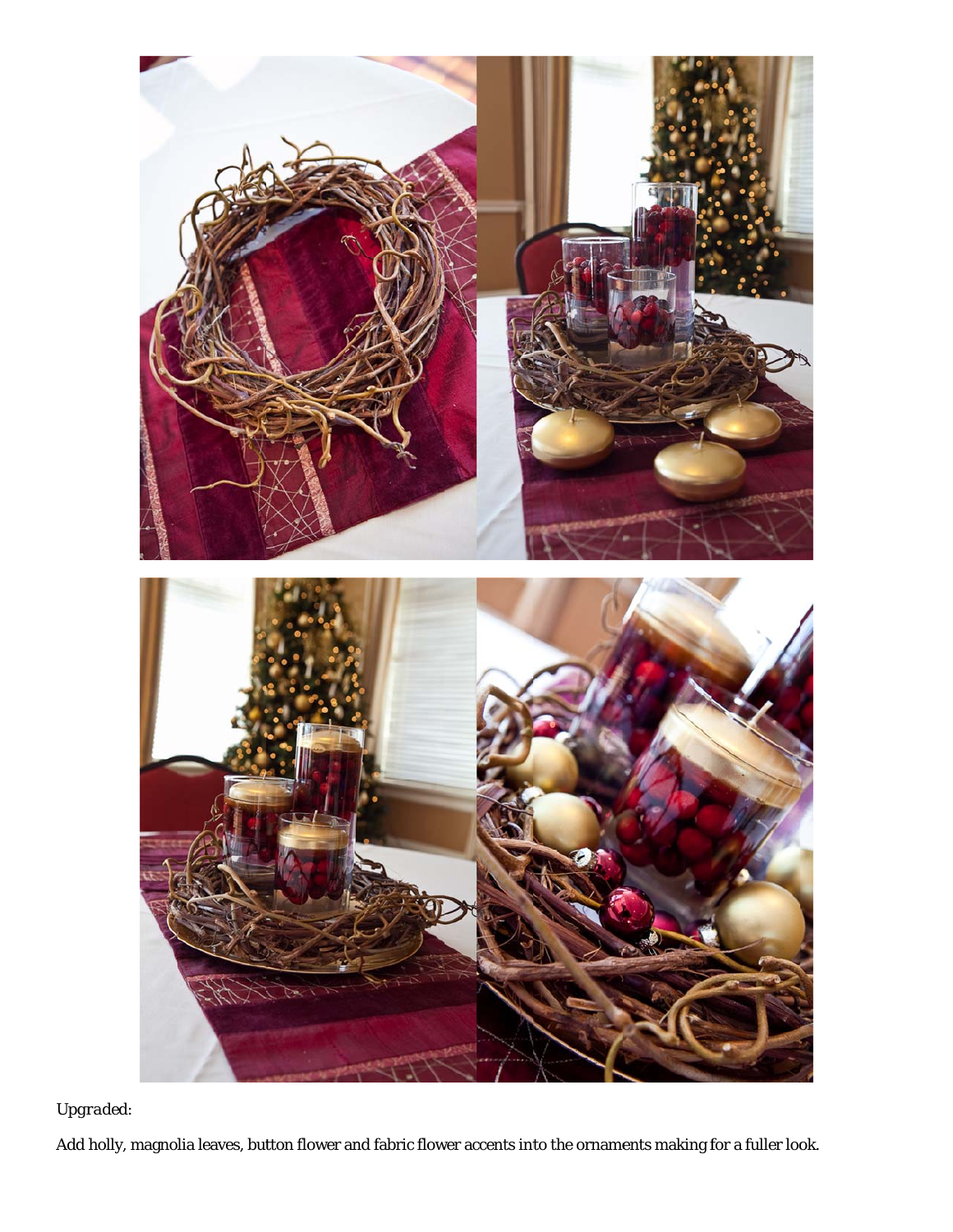

### *Adva anced:*

- 1 1. Fill your mercury glass votives 3⁄4 of the way full of water
- 2. Create 3 flower/foliage/button flower bundles with your floral assortment
- 3. Tie your bundle with ribbon or floral tape to keep it together
- 4. Place your votives in the gaps in between the cylinder vases in the middle part of the wreath
- 5 5. Add your bundles into the votives
- 6. Fill the remaining gaps in with smaller-scale glass ornaments
- 7. Accent with holly, magnolia leaves and more button and fabric flower accents